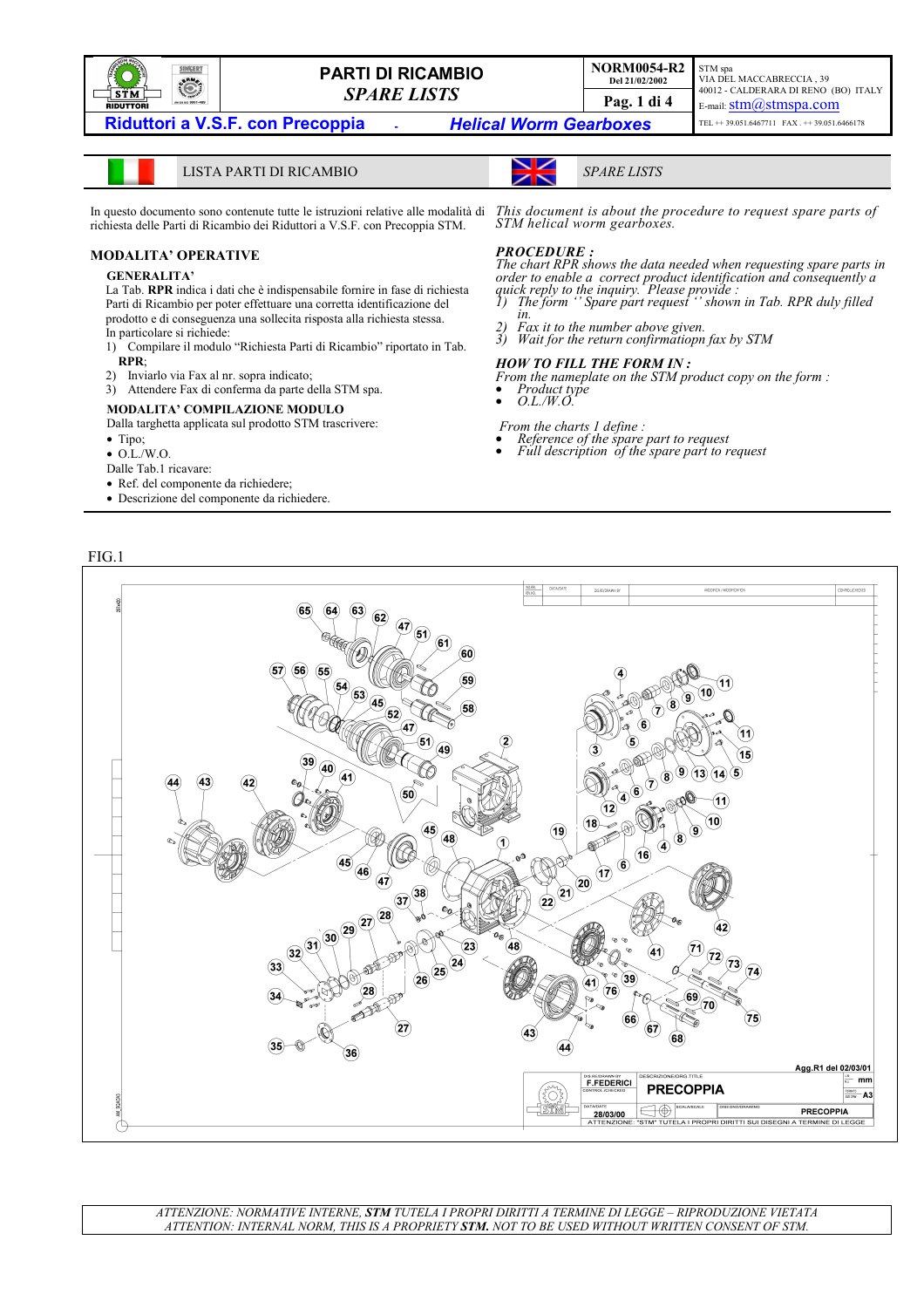

# **PARTI DI RICAMBIO DEL 21/02/2002** *SPARE LISTS* **Pag. 2 di 4**

STM spa VIA DEL MACCABRECCIA , 39 40012 - CALDERARA DI RENO (BO) ITALY E-mail: **stm**@stmspa.com TEL ++ 39.051.6467711 FAX . ++ 39.051.6466178

## **Riduttori a V.S.F. con Precoppia -** *Helical Worm Gearboxes*

## TAB.1 (CON RIFERIMENTO A FIG.1)

| <b>ITEM</b>    | <b>DESCRIZIONE</b> (1)                   | <b>DESCRIPTION (GB)</b>                        | <b>DESIGNATION (F)</b>              | <b>BEZEICHNUNG (D)</b>                                      | <b>DENOMINACION (E)</b>                          |
|----------------|------------------------------------------|------------------------------------------------|-------------------------------------|-------------------------------------------------------------|--------------------------------------------------|
| $\mathbf{1}$   | <b>CORPO FLANGIATO</b>                   | <b>CASING WITH FLANGE</b>                      | <b>CARTER AVEC BRIDE</b>            | <b>GEHAUSE MIT FLANSCH</b>                                  | CAJA CON BRIDA                                   |
| $\mathbf{2}$   | <b>CORPO CON PIEDI</b>                   | <b>FOOTMOUNTED</b><br><b>GEARCASE</b>          | <b>CARTER A PATTES</b>              | GEHÄUSE MIT FÜSSEN                                          | CAJA CON PIES                                    |
| 3              | <b>FLANGIA ATTACCO</b><br><b>MOTORE</b>  | <b>INPUT FLANGE</b>                            | <b>BRIDE MOTEUR</b>                 | <b>EINGANGSFLANSCH</b>                                      | <b>BRIDA ATAQUE MOTOR</b>                        |
| 4-5            | <b>VITE DI FISSAGGIO</b>                 | <b>SCREW</b>                                   | <b>VIS</b>                          | <b>BEFESTIGUNGSSCHRAUBE</b>                                 | TORNILLO DE SUJECION                             |
| 6              | <b>CUSCINETTO</b>                        | <b>BEARING</b>                                 | <b>ROULEMENT</b>                    | WÄLZLAGER                                                   | <b>RODAMIENTO</b>                                |
| $\overline{7}$ | <b>MANICOTTO</b>                         | <b>INPUT SHAFT IEC</b>                         | <b>MANCHON</b>                      | <b>ANTRIEBSWELLE IEC</b>                                    | <b>MANGUITO</b>                                  |
| 8              | <b>CUSCINETTO</b>                        | <b>BEARING</b>                                 | <b>ROULEMENT</b>                    | WÄLZLAGER                                                   | <b>RODAMIENTO</b>                                |
| 9              | <b>RASAMENTO</b>                         | <b>SHIM</b>                                    | CALE                                | <b>EINSTELLSCHEIBE</b>                                      | <b>ESPESOR</b>                                   |
| 10             | <b>SEEGER</b>                            | <b>CIRCLIP</b>                                 | <b>CIRCLIP</b>                      | <b>SICHERUNGSRING</b>                                       | <b>SEEGER</b>                                    |
| 11             | <b>ANELLO DI TENUTA</b>                  | OILSEAL                                        | <b>JOINT D'ETANCHEITE</b>           | ÖLDICHTRING                                                 | ANILLO DE RETEN                                  |
| 12             | <b>SUPPORTO FLAM</b>                     | <b>ICE FLANGE INPUT</b><br><b>SUPPORT</b>      | <b>SUPPORT BRIDE MOTEUR</b>         | AUFNAHME ANTRIEB IEC<br><b>FLANSCH</b>                      | <b>SOPORTE FLAM</b>                              |
| 13             | <b>GUARNIZIONE</b>                       | <b>GASKET</b>                                  | <b>JOINT PAPIER</b>                 | <b>DICHTUNG</b>                                             | <b>JUNTA</b>                                     |
| 14             | <b>FLANGIA ATTACCO</b><br><b>MOTORE</b>  | <b>INPUT FLANGE</b>                            | <b>BRIDE MOTEUR</b>                 | EINGANGSFLANSCH                                             | <b>BRIDA ATAQUE MOTOR</b>                        |
| 15             | <b>VITE DI FISSAGGIO</b>                 | <b>SCREW</b>                                   | <b>VIS</b>                          | <b>BEFESTIGUNGSSCHRAUBE</b>                                 | <b>TORNILLO DE SUJECION</b>                      |
| 16             | <b>SUPPORTO ALBERO</b><br><b>ENTRATA</b> | <b>ECE SHAFT INPUT</b><br><b>SUPPORT</b>       | SUPPORT ARBRE ENTREE                | <b>AUFNAHME ANTRIEB ECE</b><br>WELLE                        | SUPL. EJE ENTRADA                                |
| 17             | <b>ALBERO ENTRATA</b>                    | <b>INPUT SHAFT</b>                             | <b>ARBRE ENTREE</b>                 | <b>ANTRIEBSWELLE</b>                                        | EJE ENTRADA                                      |
| 18             | <b>LINGUETTA</b>                         | <b>KEY</b>                                     | <b>CLAVETTE</b>                     | <b>PASSFEDER</b>                                            | <b>CHAVETA</b>                                   |
| 19             | <b>ANELLO DI TENUTA</b>                  | OILSEAL                                        | <b>JOINT D'ETANCHEITE</b>           | ÖLDICHTRING                                                 | <b>ANILLO DE RETEN</b>                           |
| 20             | PIGNONE CILINDRICO<br>ELIC.              | <b>HELICAL PIGNION</b>                         | PIGNON CYL.<br><b>HELYCOIDAL</b>    | RITZEL (STIRNRAD)                                           | PIÑON CILINDRICO HELIC.                          |
| 21             | ANELLO DI TENUTA                         | OILSEAL                                        | <b>JOINT D'ETANCHEITE</b>           | ÖLDICHTRING                                                 | ANILLO DE RETEN                                  |
| 22             | <b>GUARNIZIONE</b>                       | <b>GASKET</b>                                  | <b>JOINT PAPIER</b>                 | <b>DICHTUNG</b>                                             | <b>JUNTA</b>                                     |
| 23             | <b>SEEGER</b>                            | <b>CIRCLIP</b>                                 | <b>CIRCLIP</b>                      | <b>SICHERUNGSRING</b>                                       | <b>SEEGER</b>                                    |
| 24             | <b>RASAMENTO</b>                         | <b>SHIM</b>                                    | CALE                                | <b>EINSTELLSCHEIBE</b>                                      | <b>ESPESOR</b>                                   |
| 25             | <b>CORONA CILINDRICA</b><br>ELIC.        | <b>HELICAL WHEEL</b>                           | ROUE CYLINDR.<br><b>HELICOIDALE</b> | ZAHNRAD (STIRNRAD)                                          | <b>ENGRANAJE CILINDRICO</b><br><b>HELICOIDAL</b> |
| 26             | <b>CUSCINETTO</b>                        | <b>BEARING</b>                                 | <b>ROULEMENT</b>                    | WÄLZLAGER                                                   | <b>RODAMIENTO</b>                                |
| 27             | <b>VITE CB</b>                           | <b>WORM SHAFT CB</b>                           | VIS CB                              | <b>SCHNECKENWELLE CB</b>                                    | <b>TORNILLO CB</b>                               |
| 27             | <b>VITE CB BISP</b>                      | <b>DOUBLE EXTENDED</b><br><b>WORM SHAFT CB</b> | VIS CB DOUBLE                       | <b>SCHNECKENWELLE CB MIT</b><br><b>BEIDSEITIGEM ANTRIEB</b> | <b>TORNILLO SINFIN CB</b><br>DOBLE ENTRADA       |
| 28             | LINGUETTA                                | <b>KEY</b>                                     | <b>CLAVETTE</b>                     | <b>PASSFEDER</b>                                            | <b>CHAVETA</b>                                   |
| 29             | <b>CUSCINETTO</b>                        | <b>BEARING</b>                                 | <b>ROULEMENT</b>                    | WÄLZLAGER                                                   | <b>RODAMIENTO</b>                                |
| 30             | <b>RASAMENTO</b>                         | SHIM                                           | CALE                                | <b>EINSTELLSCHEIBE</b>                                      | <b>ESPESOR</b>                                   |
| 31             | <b>GUARNIZIONE</b>                       | GASKET                                         | <b>JOINT PAPIER</b>                 | <b>DICHTUNG</b>                                             | <b>JUNTA</b>                                     |
| 32             | <b>COPERCHIO CHIUSO</b>                  | <b>CLOSED COVER</b>                            | <b>COUVERCLE FERME'</b>             | ABSCHLUSSDECKEL<br>SCHNECKENWELLE RMI/RI                    | <b>TAPA CIEGA</b>                                |
| 33             | VITE DI FISSAGGIO                        | <b>SCREW</b>                                   | <b>VIS</b>                          | <b>BEFESTIGUNGSSCHRAUBE</b>                                 | TORNILLO DE SUJECION                             |
| 34             | <b>TARGHETTA</b>                         | <b>TYPE PLATE</b>                              | <b>PLAQUETTE</b>                    | TYPENSCHILD                                                 | <b>ETIQUETA</b>                                  |
| 35             | <b>ANELLO DI TENUTA</b>                  | OILSEAL                                        | <b>JOINT D'ETANCHEITE</b>           | ÖLDICHTRING                                                 | ANILLO DE RETEN                                  |
| 36             | <b>COPERCHIO APERTO</b>                  | OPEN COVER                                     | COUVERCLE OUVERT                    | DECKEL EINTRIEBSSEITE<br>RI                                 | TAPA ABIERTA                                     |
| 37             | <b>TAPPO</b>                             | <b>PLUG</b>                                    | <b>BOUCHON</b>                      | <b>VERSCHLUSS</b>                                           | <b>TAPON</b>                                     |
| 38             | <b>GUARNIZIONE</b>                       | GASKET                                         | <b>JOINT PAPIER</b>                 | <b>DICHTUNG</b>                                             | JUNTA                                            |
| 39             | ANELLO DI TENUTA                         | OILSEAL                                        | JOINT D'ETANCHEITE                  | ÖLDICHTRING                                                 | ANILLO DE RETEN                                  |

*ATTENZIONE: NORMATIVE INTERNE, STM TUTELA I PROPRI DIRITTI A TERMINE DI LEGGE – RIPRODUZIONE VIETATA ATTENTION: INTERNAL NORM, THIS IS A PROPRIETY STM. NOT TO BE USED WITHOUT WRITTEN CONSENT OF STM.*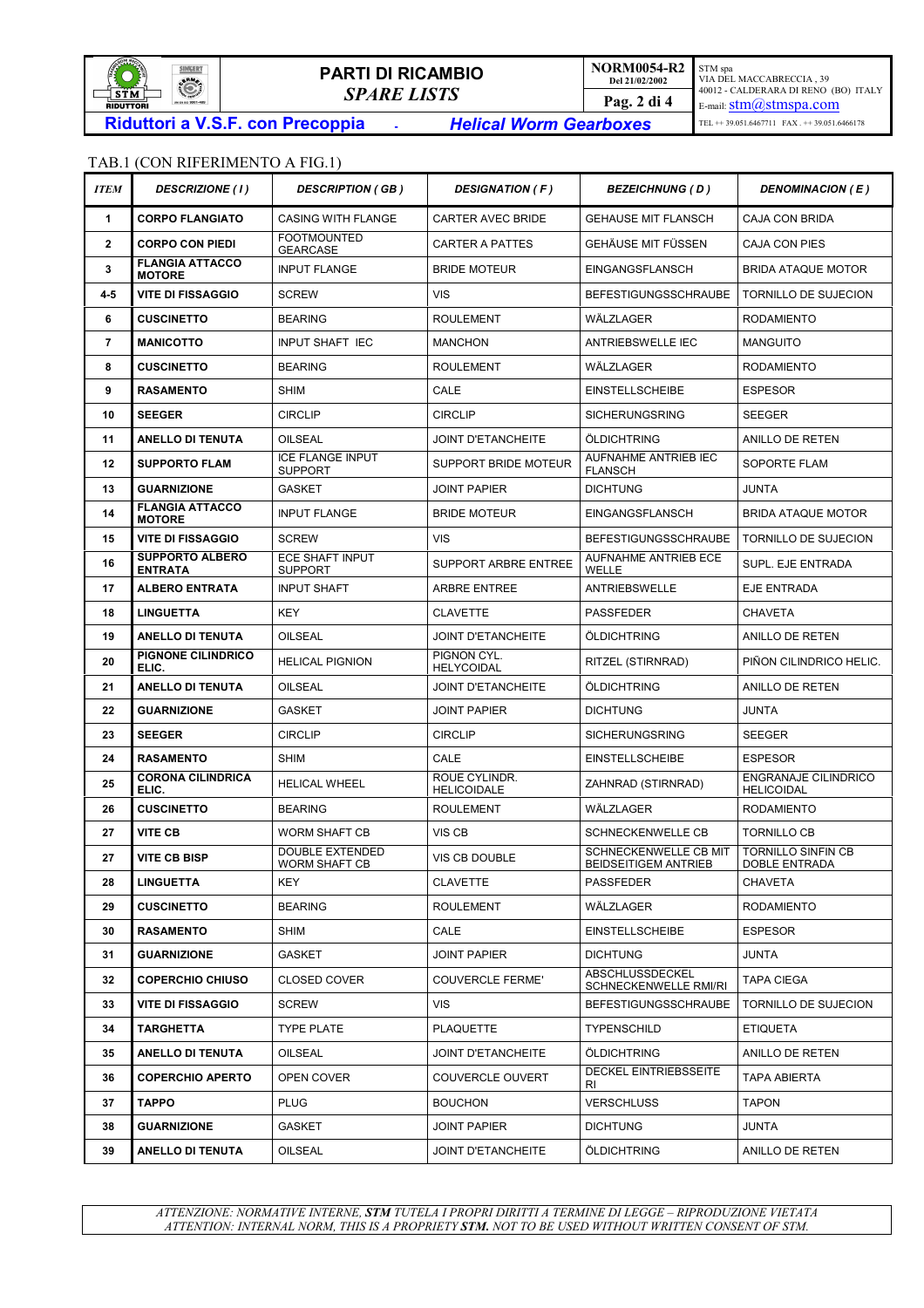

# **PARTI DI RICAMBIO DEL 21/02/2002 SPARE LISTS** Pag. 3 di 4

STM spa VIA DEL MACCABRECCIA , 39 40012 - CALDERARA DI RENO (BO) ITALY E-mail: **stm**@stmspa.com TEL ++ 39.051.6467711 FAX . ++ 39.051.6466178

| <b>ITEM</b> | <b>DESCRIZIONE (1)</b>                       | <b>DESCRIPTION (GB)</b>                         | <b>DESIGNATION (F)</b>             | <b>BEZEICHNUNG (D)</b>                                                  | <b>DENOMINACION (E)</b>                   |
|-------------|----------------------------------------------|-------------------------------------------------|------------------------------------|-------------------------------------------------------------------------|-------------------------------------------|
| 40          | <b>VITE DI FISSAGGIO</b>                     | <b>SCREW</b>                                    | <b>VIS</b>                         | <b>BEFESTIGUNGSSCHRAUBE</b>                                             | TORNILLO DE SUJECION                      |
| 41          | <b>COP.FO o F.PEND.</b>                      | COVER F0 or F. PEND.                            | COUVERCLE F0 OU BR.<br>PENDULAIRE  | DECKEL F0 or F. PEND.                                                   | TAPA F0 o F. PEND.                        |
| 42          | <b>FL BASE</b>                               | FL OUTPUT FLANGE                                | <b>BRIDE DE SORTIE</b>             | ABTRIEBSFLANSCH FL                                                      | <b>BRIDA BASE</b>                         |
| 43          | <b>FL MODULARE</b>                           | FL MODULAR OUTPUT<br><b>FLANGE</b>              | <b>BRIDE MODULAIRE</b>             | ABTRIEBSFLANSCH FL<br><b>MODULAR</b>                                    | <b>BRIDA MODULAR</b>                      |
| 44          | VITE DI FISSAGGIO                            | <b>SCREW</b>                                    | <b>VIS</b>                         | <b>BEFESTIGUNGSSCHRAUBE</b>                                             | TORNILLO DE SUJECION                      |
| 45          | <b>CUSCINETTO</b>                            | <b>BEARING</b>                                  | <b>ROULEMENT</b>                   | WÄLZLAGER                                                               | <b>RODAMIENTO</b>                         |
| 46          | <b>RASAMENTO</b>                             | <b>SHIM</b>                                     | CALE                               | <b>EINSTELLSCHEIBE</b>                                                  | <b>ESPESOR</b>                            |
| 47          | <b>CORONA (V.S.F.)</b>                       | <b>WORMWHEEL</b>                                | <b>ROUE</b>                        | <b>SCHNECKENRAD</b>                                                     | CORONA (V.S.F.)                           |
| 47          | <b>CORONA LIMITATORE</b>                     | WORM WHEEL TORQUE<br><b>LIMITER</b>             | <b>ROUE LIMITEUR</b>               | <b>SCHNECKENRAD</b><br>DREHMOMENTBEGRENZER                              | CORONA CON LIMITADOR                      |
| 48          | <b>GUARNIZIONE</b>                           | <b>GASKET</b>                                   | <b>JOINT PAPIER</b>                | <b>DICHTUNG</b>                                                         | <b>JUNTA</b>                              |
| 49          | ALBERO USCITA<br><b>LIMITATORE LF</b>        | <b>HOLLOW SHAFT TORQUE</b><br><b>LIMITER LF</b> | ARBRE SORTIE LIMITEUR<br>LF.       | ABTRIEBSHOHLWELLE<br><b>BEIDSEITIG</b><br>DREHMOMENTBEGRENZER LF        | EJE SALIDA CON<br><b>LIMITADOR LF</b>     |
| 50          | <b>LINGUETTA</b>                             | <b>KEY</b>                                      | <b>CLAVETTE</b>                    | PASSFEDER                                                               | <b>CHAVETA</b>                            |
| 51          | <b>ANELLO LIMITATORE</b>                     | <b>CLUTCH CONE</b>                              | <b>CONE LIMITEUR ACIER</b>         | <b>REIBKONUS</b>                                                        | ANILLO DE LIMITADOR                       |
| 52          | <b>BUSSOLA LIMITATORE</b>                    | <b>BUSHING FOR TORQUE</b><br><b>LIMITER</b>     | <b>DOUILLE LIMITEUR</b>            | <b>AUFNAHME SCHNECKENRAD</b><br>DREHMOMENTBEGRENZER                     | <b>BUJE DE LIMITADOR</b>                  |
| 53          | <b>ANELLO DI TENUTA</b>                      | <b>OILSEAL</b>                                  | JOINT D'ETANCHEITE                 | ÖLDICHTRING                                                             | ANILLO DE RETEN                           |
| 54          | <b>DISTANZIALE</b>                           | <b>SPACER RING</b>                              | <b>ENTRETOISE</b>                  | <b>DISTANZSCHEIBE</b>                                                   | <b>ESPACIADOR</b>                         |
| 55          | <b>MOLLE A TAZZA</b>                         | <b>WASHER SPRINGS</b>                           | <b>RESSORT A DISQUE</b>            | <b>TELLERFEDERN</b>                                                     | RESORTES A TAZA                           |
| 56          | <b>PROTEZIONE MOLLE</b><br><b>LIMITATORE</b> | <b>COVER SPRINGS TORQUE</b><br><b>LIMITER</b>   | PROTECTION LIMITEUR                | <b>SCHUTZABDECKUNG</b><br><b>TELLERFEDERN</b><br>DREHMOMENTBEGRENZER    | PROTECCION DE<br><b>RESORTE LIMITADOR</b> |
| 57          | <b>GHIERA DI</b><br><b>REGOLAZIONE</b>       | ADJUSTMENT GROOVE<br><b>NUT</b>                 | FRETTE DE REGLAGE                  | EINSTELL-NUTMUTTER                                                      | TUERCA ACANALADA                          |
| 58          | <b>ALBERO USCITA</b><br><b>LIMITATORE LP</b> | OUTPUT SHAFT TORQUE<br><b>LIMITER LP</b>        | ARBRE SORTIE LIMITEUR<br><b>LP</b> | AUSGANGSVOLLWELLE                                                       | EJE SALIDA CON<br><b>LIMITADOR LP</b>     |
| 59          | <b>LINGUETTA</b>                             | <b>KEY</b>                                      | <b>CLAVETTE</b>                    | <b>PASSFEDER</b>                                                        | <b>CHAVETA</b>                            |
| 60          | <b>ALBERO USCITA</b><br><b>LIMITATORE LF</b> | HOLLOW SHAFT TORQUE<br><b>LIMITER LF</b>        | ARBRE SORTIE LIMITEUR<br>LF        | <b>ABTRIEBSHOHLWELLE</b><br><b>BEIDSEITIG</b><br>DREHMOMENTBEGRENZER LF | EJE SALIDA CON<br><b>LIMITADOR LF</b>     |
| 61          | <b>LINGUETTA</b>                             | <b>KEY</b>                                      | <b>CLAVETTE</b>                    | <b>PASSFEDER</b>                                                        | <b>CHAVETA</b>                            |
| 62          | <b>ANELLO DI TENUTA</b>                      | OILSEAL                                         | <b>JOINT D'ETANCHEITE</b>          | ÖLDICHTRING                                                             | ANILLO DE RETEN                           |
| 63          | <b>BUSSOLA LIMITATORE</b>                    | <b>BUSHING FOR TORQUE</b><br><b>LIMITER</b>     | <b>DOUILLE LIMITEUR</b>            | AUFNAHME SCHNECKENRAD<br>DREHMOMENTBEGRENZER                            | <b>BUJE DE LIMITADOR</b>                  |
| 64          | <b>MOLLE A TAZZA</b>                         | <b>WASHER SPRINGS</b>                           | <b>RESSORT A DISQUE</b>            | <b>TELLERFEDERN</b>                                                     | <b>RESORTES A TAZA</b>                    |
| 65          | <b>DADO DI REGOLAZIONE</b>                   | ADJUSTMENT NUT                                  | ECROU DE REGLAGE                   | <b>EINSTELLMUTTER</b>                                                   | TUERCA DE REGULACION                      |
| 66          | VITE DI FISSAGGIO                            | <b>SCREW</b>                                    | <b>VIS</b>                         | <b>BEFESTIGUNGSSCHRAUBE</b>                                             | TORNILLO DE SUJECION                      |
| 67          | <b>RONDELLA</b>                              | WASHER                                          | <b>RONDELLE</b>                    | <b>UNTERLEGSCHEIBE</b>                                                  | ARANDELA                                  |
| 68          | <b>ALBERO LENTO</b>                          | <b>OUTPUT SHAFT</b>                             | ARBRE PV SIMPLE                    | <b>ABTRIEBSWELLE</b>                                                    | EJE DE SALIDA                             |
| 69-70       | LINGUETTA                                    | KEY                                             | <b>CLAVETTE</b>                    | PASSFEDER                                                               | CHAVETA                                   |
| 71          | <b>SEEGER</b>                                | <b>CIRCLIP</b>                                  | <b>CIRCLIP</b>                     | <b>SICHERUNGSRING</b>                                                   | <b>SEEGER</b>                             |
| 72-73<br>74 | LINGUETTA                                    | KEY                                             | <b>CLAVETTE</b>                    | <b>PASSFEDER</b>                                                        | <b>CHAVETA</b>                            |
| 75          | <b>ALBERO LENTO</b><br><b>BISPORGENTE</b>    | DOUBLE OUTPUT SHAFT                             | ARBRE PV DOUBLE                    | <b>BEIDSEITIGE</b><br>ABTRIEBSWELLE                                     | EJE DE SALIDA DOBLE                       |
| 76          | <b>VITE DI FISSAGGIO</b>                     | <b>SCREW</b>                                    | VIS                                | <b>BEFESTIGUNGSSCHRAUBE</b>                                             | TORNILLO DE SUJECION                      |

*ATTENZIONE: NORMATIVE INTERNE, STM TUTELA I PROPRI DIRITTI A TERMINE DI LEGGE – RIPRODUZIONE VIETATA ATTENTION: INTERNAL NORM, THIS IS A PROPRIETY STM. NOT TO BE USED WITHOUT WRITTEN CONSENT OF STM.*